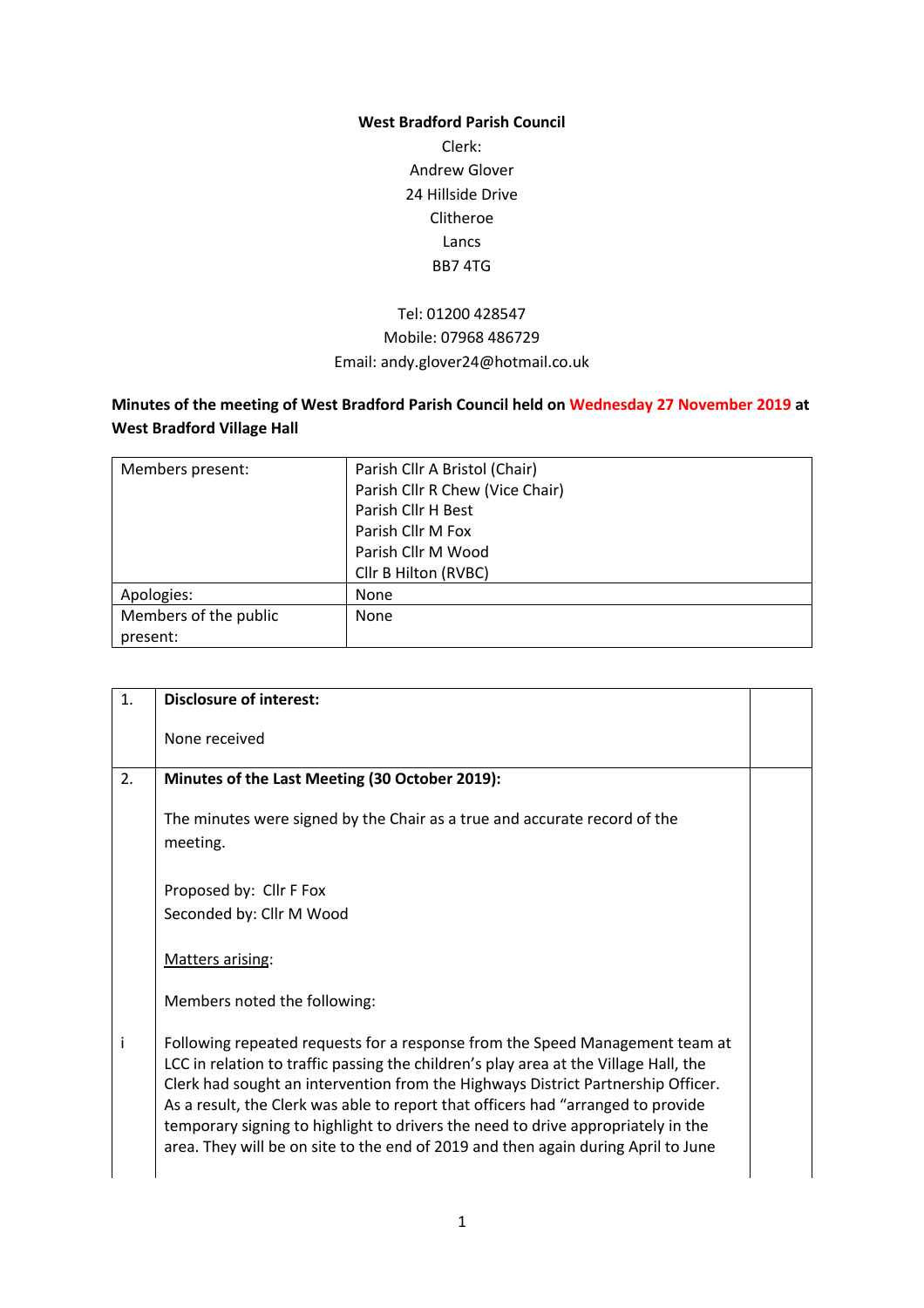|     | 2020. Due to the good safety record at this location rumble strips or other physical<br>measures cannot be prioritised at this time.".                                                                                                                                                                                                                                                                                                                                                                                                                                                                                                                                                                                                                                                                                                                                                                                                |                     |
|-----|---------------------------------------------------------------------------------------------------------------------------------------------------------------------------------------------------------------------------------------------------------------------------------------------------------------------------------------------------------------------------------------------------------------------------------------------------------------------------------------------------------------------------------------------------------------------------------------------------------------------------------------------------------------------------------------------------------------------------------------------------------------------------------------------------------------------------------------------------------------------------------------------------------------------------------------|---------------------|
|     | Members discussed some traffic-related signage which had appeared in the vicinity<br>of Bradford Bridge and also Meadowcroft, but concluded this was not likely to be<br>connected to the Speed Management response.                                                                                                                                                                                                                                                                                                                                                                                                                                                                                                                                                                                                                                                                                                                  |                     |
|     | <b>Resolved</b><br>All to monitor the road near the play area to see if any relevant signage had been<br>displayed at the end of 2019 as indicated<br>Clerk to place on the agenda for January so that members could determine<br>whether further contact with Speed Management was required                                                                                                                                                                                                                                                                                                                                                                                                                                                                                                                                                                                                                                          | All<br><b>Clerk</b> |
| ii. | The Clerk confirmed that the Parish Council's request for a precept in 2020/21 had<br>been hand-delivered to RVBC on 11 November 2019 (in advance of the closing<br>date of 20 December 2019).                                                                                                                                                                                                                                                                                                                                                                                                                                                                                                                                                                                                                                                                                                                                        |                     |
| iii | Information on how residents could protect themselves from doorstep criminals<br>was available from LCC and guidance on how to access such "playlets" had been<br>passed to Trevor Roberts.                                                                                                                                                                                                                                                                                                                                                                                                                                                                                                                                                                                                                                                                                                                                           |                     |
| iv  | Following correspondence with LCC, the Clerk had secured a commitment to<br>relocate the blue traffic sign at Bridge End, and also repair the damaged kerbing<br>which was posing a flood risk to that property. The latter work had been carried<br>out by the time the November meeting had been held. The resident had been<br>advised in writing of the actions taken by the Parish Council as a result of his<br>concerns.                                                                                                                                                                                                                                                                                                                                                                                                                                                                                                       |                     |
| 3.  | Public questions, comments or representations:                                                                                                                                                                                                                                                                                                                                                                                                                                                                                                                                                                                                                                                                                                                                                                                                                                                                                        |                     |
|     | None                                                                                                                                                                                                                                                                                                                                                                                                                                                                                                                                                                                                                                                                                                                                                                                                                                                                                                                                  |                     |
| 4.  | <b>Update from Ward Councillor present:</b>                                                                                                                                                                                                                                                                                                                                                                                                                                                                                                                                                                                                                                                                                                                                                                                                                                                                                           |                     |
|     | Cllr Hilton reported the following matters:                                                                                                                                                                                                                                                                                                                                                                                                                                                                                                                                                                                                                                                                                                                                                                                                                                                                                           |                     |
|     | Fund-raising efforts to secure the future of the former Duke of York at<br>Grindleton had proved successful, with some £275k generated to date. The<br>initiative to regenerate premises as a pub and community hub had attracted a<br>wide range of community interest, with over 120 people attending a recent<br>public meeting (as well as the support of the local MP). Cllr Hilton had passed<br>on the support of West Bradford Parish Council, which had been gratefully<br>received;<br>Nigel Evans MP had recently undertaken his tour of the villages, which<br>٠<br>attracted some interest in both Waddington and Grindleton (on the subject of<br>Brexit or the Duke of York pub). No members from West Bradford had<br>attended the MP when he came to West Bradford; and<br>Cllr Hilton had been campaigning in West Bradford for the forthcoming general<br>٠<br>election and was grateful for any support received. |                     |
|     |                                                                                                                                                                                                                                                                                                                                                                                                                                                                                                                                                                                                                                                                                                                                                                                                                                                                                                                                       |                     |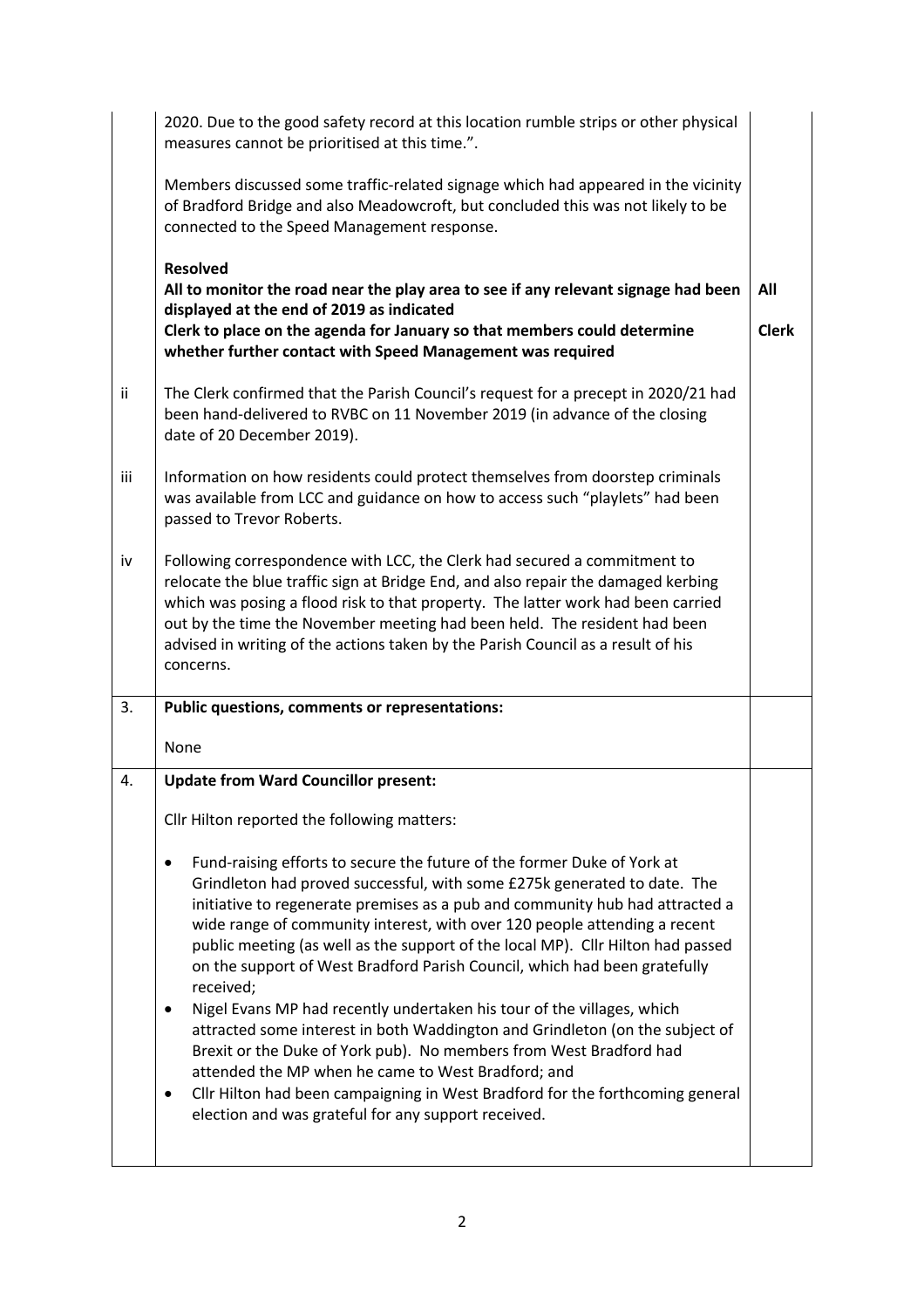| 5. | <b>Bradford Bridge</b>                                                                                                                                                                                                                                                                                                                                                                                                                                                                                                                                                                                                                                                      |              |
|----|-----------------------------------------------------------------------------------------------------------------------------------------------------------------------------------------------------------------------------------------------------------------------------------------------------------------------------------------------------------------------------------------------------------------------------------------------------------------------------------------------------------------------------------------------------------------------------------------------------------------------------------------------------------------------------|--------------|
|    | Members noted that, following the attendance at the October meeting by a local<br>resident expressing concern at the traffic issues arising from large vehicles seeking<br>to access the bridge, the Clerk had sent a formal approach to senior elected<br>members at LCC. As a result, offers to look into the situation (as well as messages<br>of support) had been received from Cllr Iddon (Portfolio Holder) and Cllr Rigby<br>(Champion for the Parishes). Following correspondence with LCC officers, the<br>Clerk reported that a further letter had recently been received from Cllr Iddon in<br>which he confirmed that a review of signage would be undertaken. |              |
|    | Members were pleased to receive this information as it suggested that $-$ after the<br>Parish Council's long campaign - some progress may now be possible. To ensure<br>that residents were kept informed, members were keen that the letter from Cllr<br>Iddon should be displayed on the Parish Council website.                                                                                                                                                                                                                                                                                                                                                          |              |
|    | <b>Resolved</b><br>Clerk to arrange for display of the letter                                                                                                                                                                                                                                                                                                                                                                                                                                                                                                                                                                                                               | <b>Clerk</b> |
|    | The Clerk had also been asked to contact Hanson Cement and enquire whether the<br>company would be willing to remind its drivers of the need for care when seeking<br>to access the bridge. On 18 November 2019, an initial response had been received<br>confirming that the Parish Council's enquiry would be brought to the attention of<br>Gary Young, Site Manager. No further response had been received at the time of<br>the meeting.                                                                                                                                                                                                                               |              |
|    | <b>Resolved</b><br>Clerk to diarise the matter for the January meeting, when members would<br>consider next steps if no further response had been received.                                                                                                                                                                                                                                                                                                                                                                                                                                                                                                                 | <b>Clerk</b> |
|    | Finally, the Clerk had also been asked at the October meeting to establish whether<br>there was any approved route (avoiding Bradford Bridge) for large vehicles to<br>access the Barratt / David Wilson Homes development on Waddington Rd,<br>Clitheroe. Initial enquiries on line had failed to identify an approved Traffic<br>Management Plan, but the Clerk undertook to have further discussions with the<br>Case Officer for the development in question.                                                                                                                                                                                                           |              |
| 6. | <b>Overview of financial position:</b>                                                                                                                                                                                                                                                                                                                                                                                                                                                                                                                                                                                                                                      |              |
| a  | Monthly accounts - September 2019                                                                                                                                                                                                                                                                                                                                                                                                                                                                                                                                                                                                                                           |              |
|    | The Clerk submitted details of income and expenditure for the month of<br>September 2019 for approval by the Parish Council and signing-off by the Chair.<br>(These details had not been signed off at the October meeting as verification had<br>not been carried out at that time due to the bank statement going astray in the<br>post).                                                                                                                                                                                                                                                                                                                                 |              |
|    | <b>Resolved</b><br>That the record for September 2019 as presented would be signed off                                                                                                                                                                                                                                                                                                                                                                                                                                                                                                                                                                                      | <b>Chair</b> |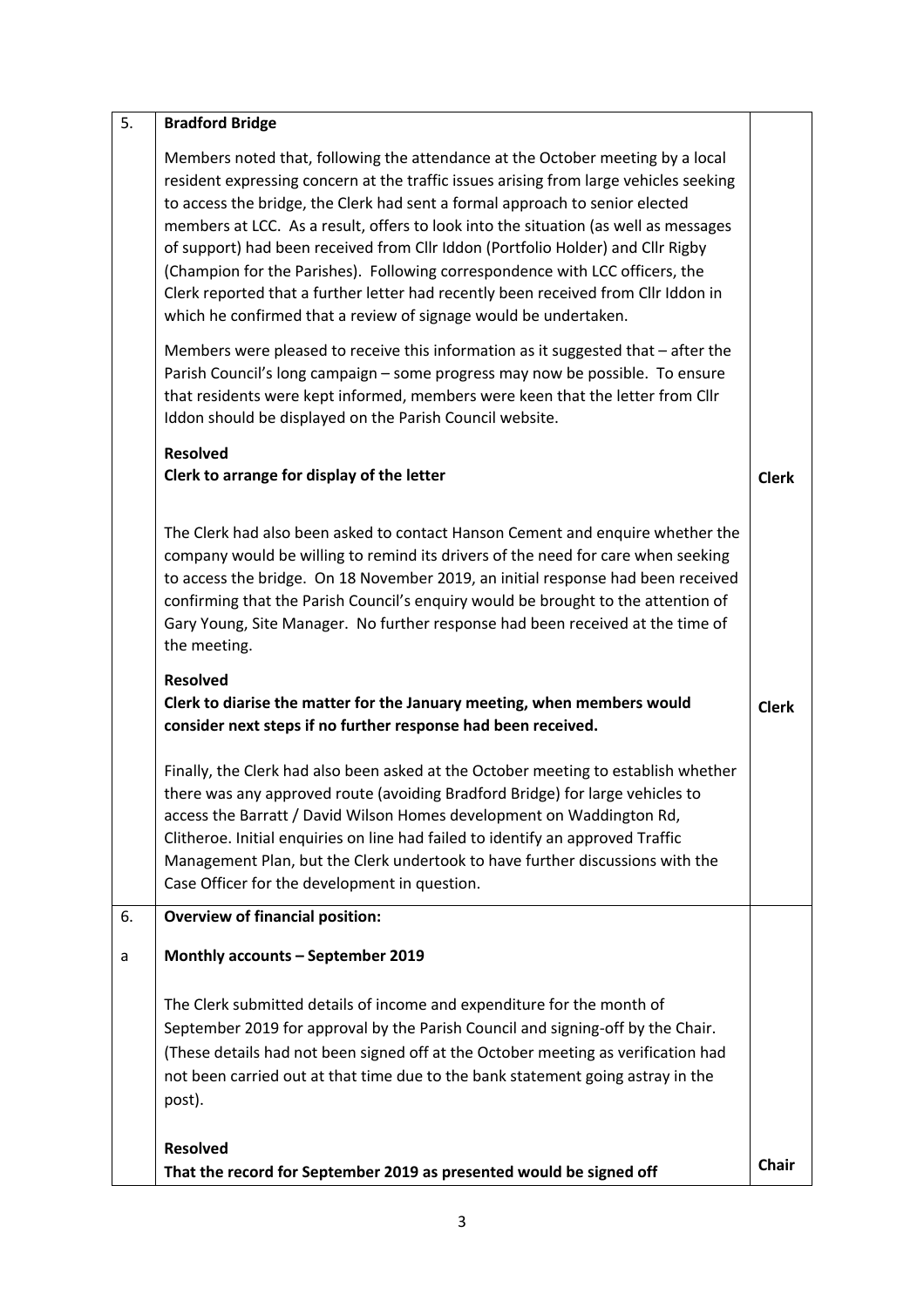| b              | Monthly accounts - October 2019                                                                                                                                                                                                                                                                                                                                                                                                                                                                                                                                                                     |              |
|----------------|-----------------------------------------------------------------------------------------------------------------------------------------------------------------------------------------------------------------------------------------------------------------------------------------------------------------------------------------------------------------------------------------------------------------------------------------------------------------------------------------------------------------------------------------------------------------------------------------------------|--------------|
|                | The Clerk submitted details of income and expenditure for the month of October<br>2019 for approval by the Parish Council and signing-off by the Chair.                                                                                                                                                                                                                                                                                                                                                                                                                                             |              |
|                | <b>Resolved</b><br>That the record for October 2019 as presented would be signed off                                                                                                                                                                                                                                                                                                                                                                                                                                                                                                                | <b>Chair</b> |
| $\mathsf{C}$   | <b>VAT Claim</b>                                                                                                                                                                                                                                                                                                                                                                                                                                                                                                                                                                                    |              |
|                | The Clerk reported that on 9 November he had submitted a claim to HMRC for a<br>refund of VAT previously paid. The claim amounted to £374.67.                                                                                                                                                                                                                                                                                                                                                                                                                                                       |              |
| $\overline{7}$ | Governance                                                                                                                                                                                                                                                                                                                                                                                                                                                                                                                                                                                          |              |
| a              | Minutes / Agenda                                                                                                                                                                                                                                                                                                                                                                                                                                                                                                                                                                                    |              |
|                | At the October meeting, members had agreed to ensure that required<br>documentation (such as minutes and financial information) was dispayed on the<br>Parish Council's website. However, members had previously taken the view that -<br>due to the often detailed and sensitive information contained in the agenda<br>presented to members at meetings - it would not be appropriate for agenda to be<br>publicly displayed. This approach had been questioned by Cllr Best, who felt that<br>an abbreviated / skeleton agenda could be displayed wuthout breaching any<br>privacy requirements. |              |
|                | After discussion, it was agreed that a "standard" skeleton agenda should be<br>displayed on the Parish Council website for each meeting. Given that 80-90% of<br>the agenda content was of a standing nature and did not vary from one month to<br>the next, it was considered that the use of a standard agenda was appropriate and<br>it should take the following format:                                                                                                                                                                                                                        |              |
|                | 1. Disclosure of interests.<br>2. Minutes of the last meeting.<br>3. Public questions or representations.<br>4. Update from Ward councillor.<br>5. Finances (including overview of current position, precept etc)<br>6. Planning Applications.<br>7. Lancashire Best Kept Village (to include updates on the lengthman etc)<br>8. Action Plan.<br>9. Sub Committee reports.<br>10. Correspondence.<br>11. Any Other Business.<br>12. Date of next meeting.                                                                                                                                          |              |
|                | Members thanked Cllr Best for her constructive suggestion.                                                                                                                                                                                                                                                                                                                                                                                                                                                                                                                                          |              |
|                | <b>Resolved</b><br>Clerk to contact Jon Pendril and arrange for a monthly display of the standard                                                                                                                                                                                                                                                                                                                                                                                                                                                                                                   |              |
|                | agenda in the above format.                                                                                                                                                                                                                                                                                                                                                                                                                                                                                                                                                                         | <b>Clerk</b> |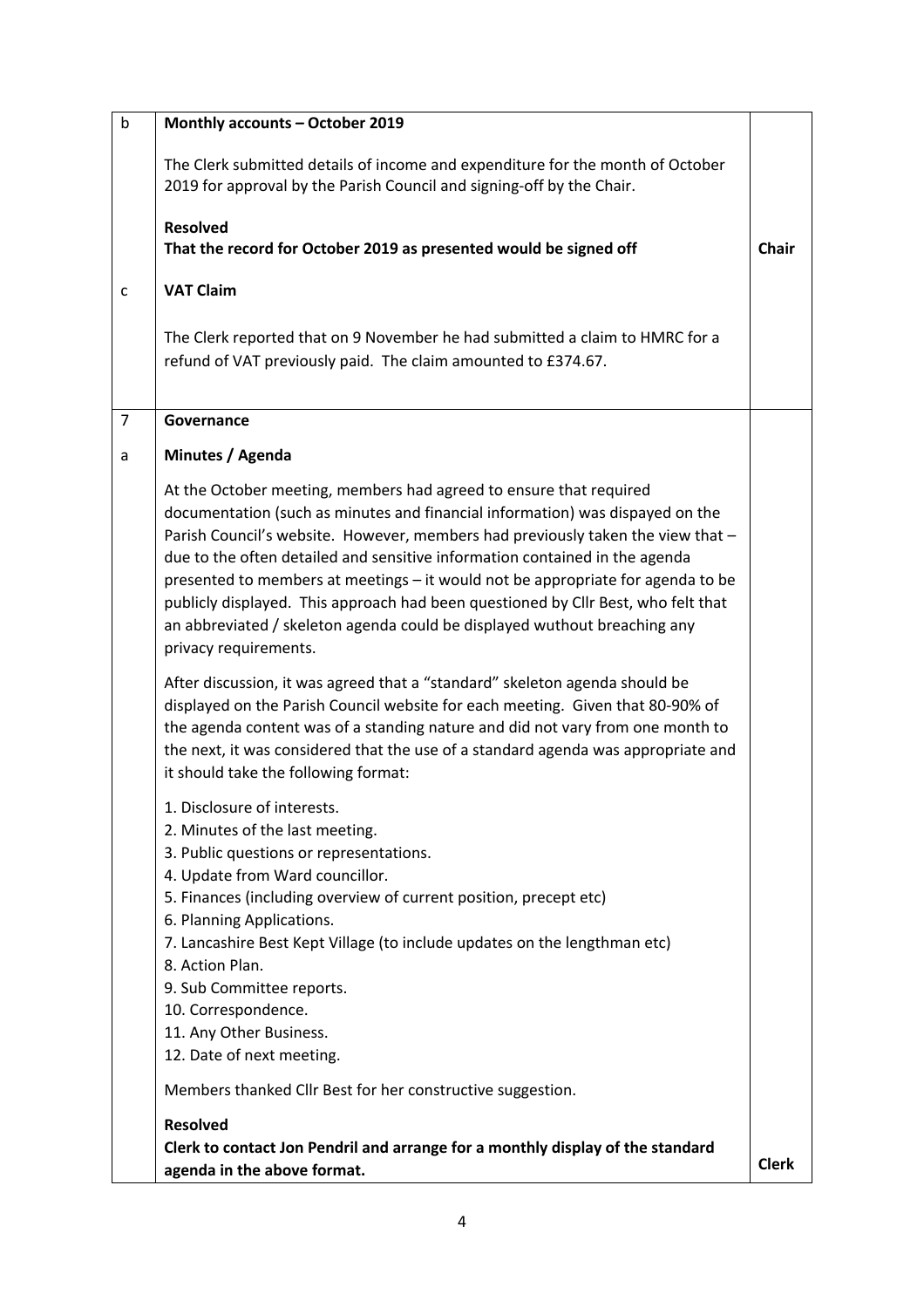| $\mathsf b$ | Pension - auto-enrolment                                                                                                                                                                                                                                                                                                                                                                                                                                                                                                                                                                                                                                                                                                                                                              |              |
|-------------|---------------------------------------------------------------------------------------------------------------------------------------------------------------------------------------------------------------------------------------------------------------------------------------------------------------------------------------------------------------------------------------------------------------------------------------------------------------------------------------------------------------------------------------------------------------------------------------------------------------------------------------------------------------------------------------------------------------------------------------------------------------------------------------|--------------|
|             | Under legislation which came into force in 2017, all employers - including the<br>Parish Council - are obliged to "auto-enrol" their staff into a pension scheme.<br>However, where staff are paid below the threshold of £10k pa, auto-enrolment is<br>not obligatory. On 6 May 2017, the Clerk had submitted the required<br>documentation ("a declaration") to the Pensions Regulator confirming that the<br>Clerk (as an employee of the Parish Council) did not wish to receive a pension from<br>his employer. Subsequenly, on 5 November 2019, the Clerk - then representing<br>the Parish Council as employer - received a reminder from the Pensions Regulator<br>that every 3 years the employer should complete a further declaration setting out<br>the current position. |              |
|             | In order to seek clarification on this matter, on 8 November the Clerk had<br>telephoned the Pensions Regulator and received guidance confirming that - as his<br>salary was below the threshold $-$ a declaration was to be completed in due course<br>confirming that the salary was below £10k pa and therefore auto-enrolment did<br>not apply. A letter would be sent in the near future requiring a new declaration to<br>be submitted before the 3-year anniversary in May 2020. In anticipation of this,<br>the Clerk sought to offically advise members that he did not wish to be paid a<br>pension by his employer.                                                                                                                                                        |              |
|             | <b>Resolved</b><br>Members noted the Clerk's wishes regarding non-payment of a pension and<br>agreed that the Clerk (on behalf of the Parish Council as the Clerk's employer)<br>should complete the declaration at the appropriate time along the above lines<br>and submit it to the Pensions Regulator.                                                                                                                                                                                                                                                                                                                                                                                                                                                                            | <b>Clerk</b> |
| c           | <b>LALC</b>                                                                                                                                                                                                                                                                                                                                                                                                                                                                                                                                                                                                                                                                                                                                                                           |              |
|             | The Clerk advised members that, on 4 November, he had received an invoice for<br>an overdue payment to LALC (Lancashire Association of Local Councils) for annual<br>fees to cover the period 2019/20. (It is not clear why previous requests for<br>payment had not been received). Membership of the organisation is useful from a<br>governance perspective and members were asked to approve payment of the fees<br>of £160.27 to cover this financial year.                                                                                                                                                                                                                                                                                                                      |              |
|             | After a discussion on whether it was possible to share the cost of the subscription<br>with another parish council, it was agreed that the membership should be<br>renewed.                                                                                                                                                                                                                                                                                                                                                                                                                                                                                                                                                                                                           |              |
|             | <b>Resolved</b><br>Members agreed to authorise the Clerk to renew LALC membership at the above<br>cost                                                                                                                                                                                                                                                                                                                                                                                                                                                                                                                                                                                                                                                                                | <b>Clerk</b> |
| 8           | <b>Planning applications considered</b>                                                                                                                                                                                                                                                                                                                                                                                                                                                                                                                                                                                                                                                                                                                                               |              |
|             | Members considered the followiing applications:                                                                                                                                                                                                                                                                                                                                                                                                                                                                                                                                                                                                                                                                                                                                       |              |
| j           | 3/2019/0554 (3 Millstones) - members noted that this application had been<br>refused and an appeal now lodged. The appeal process was to be based on                                                                                                                                                                                                                                                                                                                                                                                                                                                                                                                                                                                                                                  |              |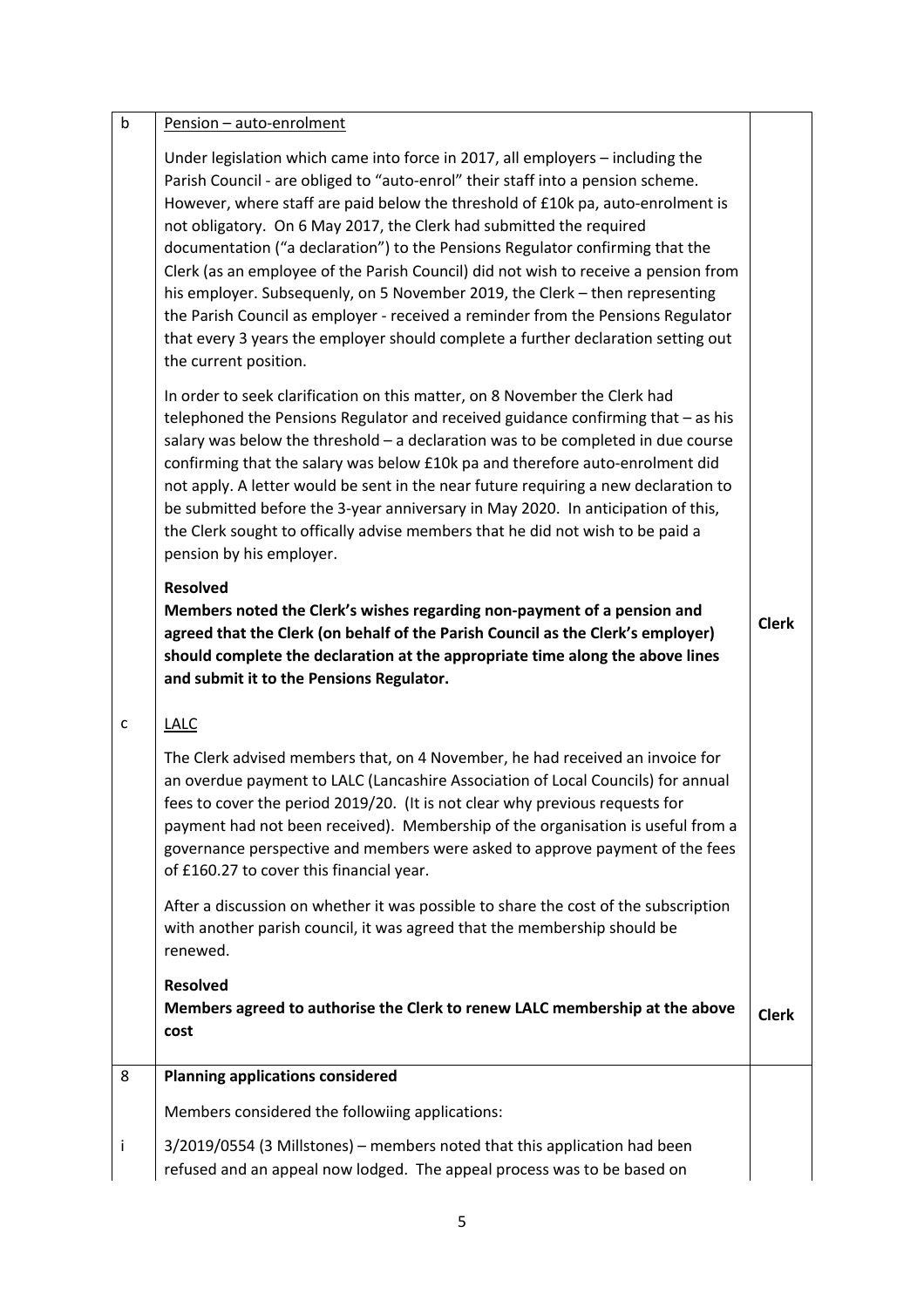|     | written representations rather than an oral hearing; as the Parish Council had<br>already submitted its comments under the original consultation process (which<br>would be shared with the Inspector and appellant as part of the appeal process),<br>the Clerk had previously sought members' initial views as to whether they would<br>wish to modify or withdraw the original comments by the deadline of 16<br>December 2019.                         |     |
|-----|------------------------------------------------------------------------------------------------------------------------------------------------------------------------------------------------------------------------------------------------------------------------------------------------------------------------------------------------------------------------------------------------------------------------------------------------------------|-----|
|     | Members revisited the comments originally submitted by the Clerk on their behalf<br>and concluded that the text of the original consultation response was satisfactory<br>and should still stand.                                                                                                                                                                                                                                                          |     |
| ii  | 3/2019/0787 (Wrathall) – members noted that this application had been approved<br>with conditions.                                                                                                                                                                                                                                                                                                                                                         |     |
| iii | 3/2019/0845 (Hargreaves) - members noted that this application had been<br>approved with conditions.                                                                                                                                                                                                                                                                                                                                                       |     |
| iv  | 3/2019/0952 (Grace) - members noted that, on 2 November 2019, as requested<br>the Clerk had submitted a letter to RVBC as part of the consultation process; this<br>correspondence asked for consideration of the need to impose conditions which<br>would mitigate the impact of development activity on local residents during the<br>construction phase.                                                                                                |     |
| v   | 3/2019/0984 (Huddart) - members considered this application, details of which<br>had been circulated to them on 14 November. It was agreed that no formal<br>submission to RVBC was necessary.                                                                                                                                                                                                                                                             |     |
|     |                                                                                                                                                                                                                                                                                                                                                                                                                                                            |     |
| 9   | Development of new website for the Parish Council                                                                                                                                                                                                                                                                                                                                                                                                          |     |
| a   | Update                                                                                                                                                                                                                                                                                                                                                                                                                                                     |     |
|     | Members had previously received (with thanks) the 500 hard copy leaflets<br>produced by Jon Pendril with the aim of promoting the new village website to<br>village residents. Unfortunately, it had not proved possible at the October meeting<br>to arrange for distribution of the leaflets around the village. However, members<br>were now in a position to do so and made appropriate arrangements for this to be<br>carried out in the coming days. |     |
|     | <b>Resolved</b>                                                                                                                                                                                                                                                                                                                                                                                                                                            | All |
|     | Members again thanked Jon for production of the cards<br>Appropriate arrangements for distribution in the coming days were made                                                                                                                                                                                                                                                                                                                            | All |
|     | The Clerk was also able to confirm that the following updates to the website<br>requested at the October meeting to be added had now been carried out:<br>spend over £100 (2018/19); and<br>minutes of meetings now up to date to September 2019.                                                                                                                                                                                                          |     |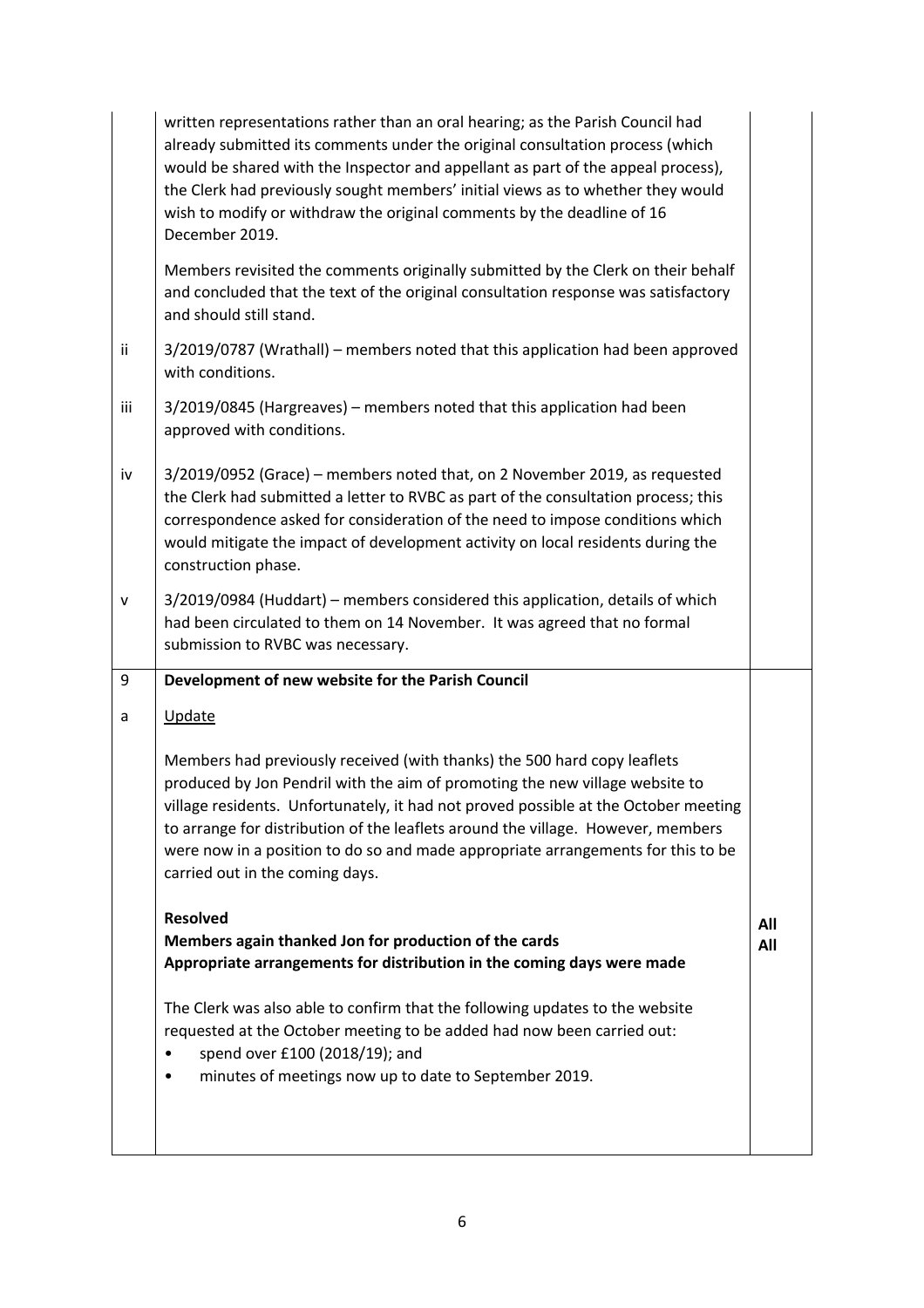| $\mathsf b$ | <b>Public Sector Bodies (Websites and Mobile Applications) (No. 2) Accessibility Regs</b>                                                                                                                                                                                                                                                                                                                                                                                                                                  |              |
|-------------|----------------------------------------------------------------------------------------------------------------------------------------------------------------------------------------------------------------------------------------------------------------------------------------------------------------------------------------------------------------------------------------------------------------------------------------------------------------------------------------------------------------------------|--------------|
|             | 2018                                                                                                                                                                                                                                                                                                                                                                                                                                                                                                                       |              |
|             | The Clerk advised members that new legislation had come into force which<br>required all public bodies (including parish councils) to ensure that their websites<br>met certain accessibility standards. However, the legislation acknowledged that -<br>for smaller authorities with scarce resources - this may result in a<br>"disproportionate burden". If so, the smaller authority may opt out of the<br>requirements if an accessibility statement (to be reviewed regularly on<br>completion) could evidence this. |              |
|             | Whilst sympathetic to the need to ensure accessibility as much as possible,<br>members were concerned at the potential impact of the legislation and asked the<br>Clerk to discuss the position with Jon Pendril. If these discussions confirmed<br>members' fears, they agreed that the Clerk should complete an initial accessibility<br>statement and bring it back to the next meeting for consideration.                                                                                                              |              |
|             | In addition, Cllr Chew reported that - at the recent Parish Council Liaison Meeting<br>- consideration had been given to RVBC setting up a generic website for all<br>parishes in the Borough to use (and add their own individual pages). If adopted,<br>this would utilise RVBC resources to ensure that any website was largely<br>compliant. It was agreed that members would monitor the RVBC stance moving<br>forward.                                                                                               |              |
|             | <b>Resolved</b>                                                                                                                                                                                                                                                                                                                                                                                                                                                                                                            |              |
|             |                                                                                                                                                                                                                                                                                                                                                                                                                                                                                                                            |              |
|             | Clerk to discuss with Jon Pendril / complete an accessibility statement as                                                                                                                                                                                                                                                                                                                                                                                                                                                 | <b>Clerk</b> |
|             | appropriate<br>Clerk to diary the above (as well as the proposed RVBC generic website) for<br>further discussion at the January meeting.                                                                                                                                                                                                                                                                                                                                                                                   | <b>Clerk</b> |
| 10          | Lancashire Best Kept Village                                                                                                                                                                                                                                                                                                                                                                                                                                                                                               |              |
| a           | 2019 competition - feedback to residents                                                                                                                                                                                                                                                                                                                                                                                                                                                                                   |              |
|             | The Clerk confirmed that information about the village's success in the 2019<br>competition (along with the very positive feedback from the judges) had been<br>placed on the Parish Council's website, as well as being displayed on the notice<br>board.                                                                                                                                                                                                                                                                 |              |
|             | As requested, the Clerk had also approached Andrew Marsden to see if the<br>certificates awarded should be displayed in the Village Hall. On 11 November,<br>Andrew had indicated that he would be happy to display the one relating to the<br>Village Hall's award.                                                                                                                                                                                                                                                       |              |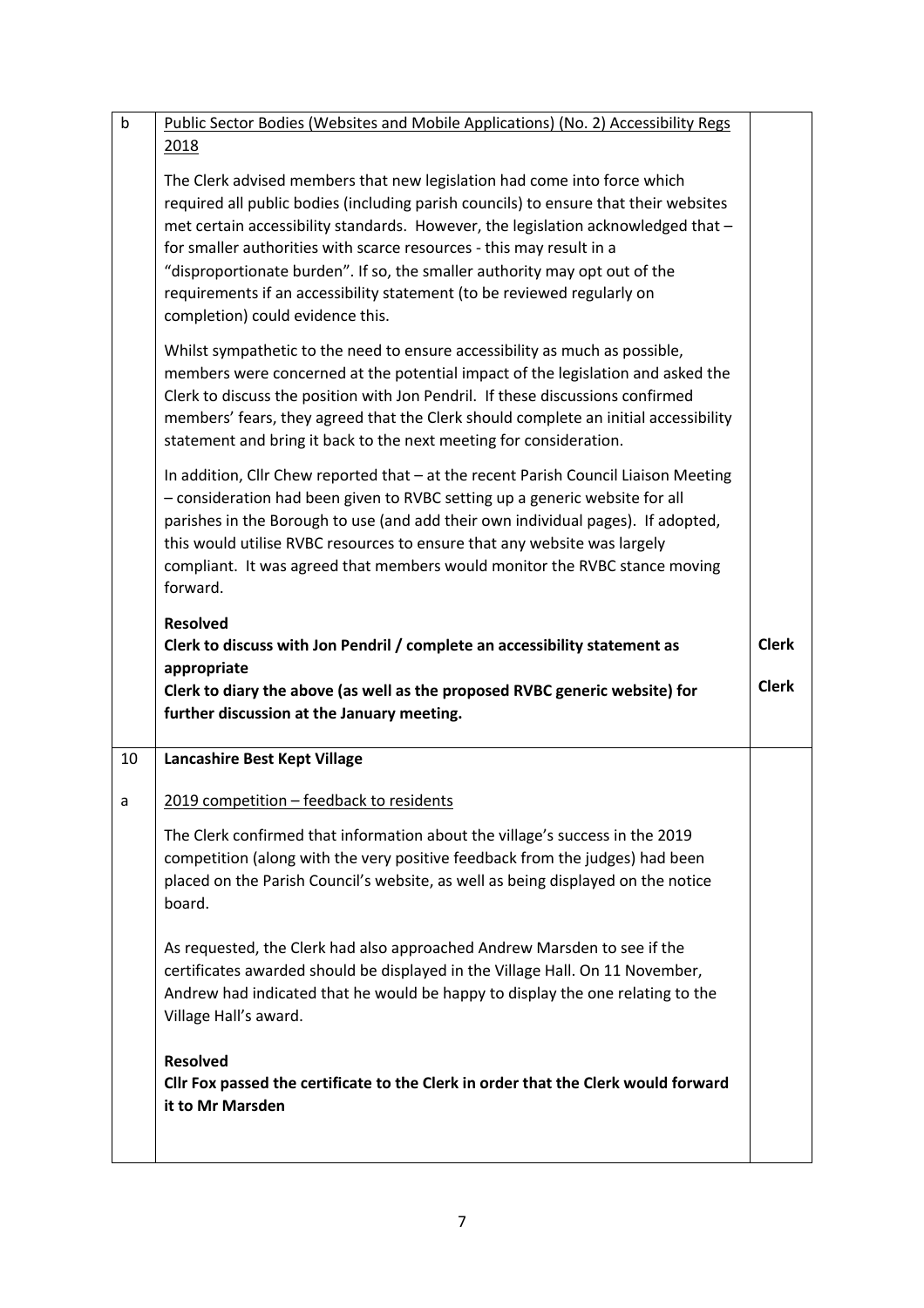| $\mathsf b$ | 2020 competition                                                                                                                                                                                                                                                                                                                                                                                                                                                                                                                                                                                                                                                                                                                                                                                                                                                                                                                                                         |                              |
|-------------|--------------------------------------------------------------------------------------------------------------------------------------------------------------------------------------------------------------------------------------------------------------------------------------------------------------------------------------------------------------------------------------------------------------------------------------------------------------------------------------------------------------------------------------------------------------------------------------------------------------------------------------------------------------------------------------------------------------------------------------------------------------------------------------------------------------------------------------------------------------------------------------------------------------------------------------------------------------------------|------------------------------|
|             | At the October meeting, members had noted the suggestion from the 2019<br>assessors that it would be appropriate to enter St Catherine's Church in the 2020<br>competition. Cllr Chew had raised this with the vicar and received a positive<br>response.                                                                                                                                                                                                                                                                                                                                                                                                                                                                                                                                                                                                                                                                                                                |                              |
|             | <b>Resolved</b><br>Clerk to remind members of this when the entry forms for the 2020 competition<br>were received.                                                                                                                                                                                                                                                                                                                                                                                                                                                                                                                                                                                                                                                                                                                                                                                                                                                       | <b>Clerk</b>                 |
| 11          | <b>Action Plan 2019</b>                                                                                                                                                                                                                                                                                                                                                                                                                                                                                                                                                                                                                                                                                                                                                                                                                                                                                                                                                  |                              |
|             | The Clerk updated members on the following area of progress:                                                                                                                                                                                                                                                                                                                                                                                                                                                                                                                                                                                                                                                                                                                                                                                                                                                                                                             |                              |
| a           | Flagpole                                                                                                                                                                                                                                                                                                                                                                                                                                                                                                                                                                                                                                                                                                                                                                                                                                                                                                                                                                 |                              |
|             | As requested, the Clerk had arranged for the purchase of 2 additional flags (a cross<br>of St George and a Lancashire flag) which had now been received.                                                                                                                                                                                                                                                                                                                                                                                                                                                                                                                                                                                                                                                                                                                                                                                                                 |                              |
| b           | VE Day commemoration event, 8-10 May 2020                                                                                                                                                                                                                                                                                                                                                                                                                                                                                                                                                                                                                                                                                                                                                                                                                                                                                                                                |                              |
|             | In light of comments expressed at the October meeting, members revisited their<br>draft action plan for the VE Day celebrations to be held over the weekend of 8-10<br>May 2020. It had been agreed that the event would focus around the national<br>"toast" (to be held at 3pm on Friday 8 May) and other events up until around 5pm<br>on that day, with the Clerk presenting an amended draft plan / running order to<br>reflect this new emphasis.                                                                                                                                                                                                                                                                                                                                                                                                                                                                                                                  |                              |
|             | Members identified a number of areas where further change would be made to<br>the programme, and asked the Clerk to update the draft plan. Key areas included:                                                                                                                                                                                                                                                                                                                                                                                                                                                                                                                                                                                                                                                                                                                                                                                                           |                              |
|             | Cllr Wood confirmed the availability of the U3A choir, so long as they were<br>٠<br>able to perform in the early part of the afternoon;<br>Members agreed that a "save the date" message should be sent to residents<br>٠<br>via the general email network (as well being placed on the website and in the<br>Clitheroe Advertiser) by the end of December 2019;<br>Cllr Chew had made initial enquiries regarding the potential involvement of the<br>$\bullet$<br>local school / teaching of Wartime songs for possible performance, and would<br>do so again at a subsequent meeting;<br>It was agreed that any charitable collection should once again be donated to<br>$\bullet$<br>the Royal British Legion, with whom close links continued to be forged; and<br>an approach to MooCow Studios of East Sussex, a supplier specialising in the<br>٠<br>supply of VE Day-related products, was considered but felt unnecessary at this<br>stage.<br><b>Resolved</b> |                              |
|             | Clerk to amend plan for further consideration at next meeting<br>Clerk to draft "Save the Date" text for email network / website and arrange for                                                                                                                                                                                                                                                                                                                                                                                                                                                                                                                                                                                                                                                                                                                                                                                                                         | <b>Clerk</b><br><b>Clerk</b> |
|             | its publication<br>Janet Fox to arrange for Save the Date to be published in the Clitheroe Advertiser                                                                                                                                                                                                                                                                                                                                                                                                                                                                                                                                                                                                                                                                                                                                                                                                                                                                    | JF                           |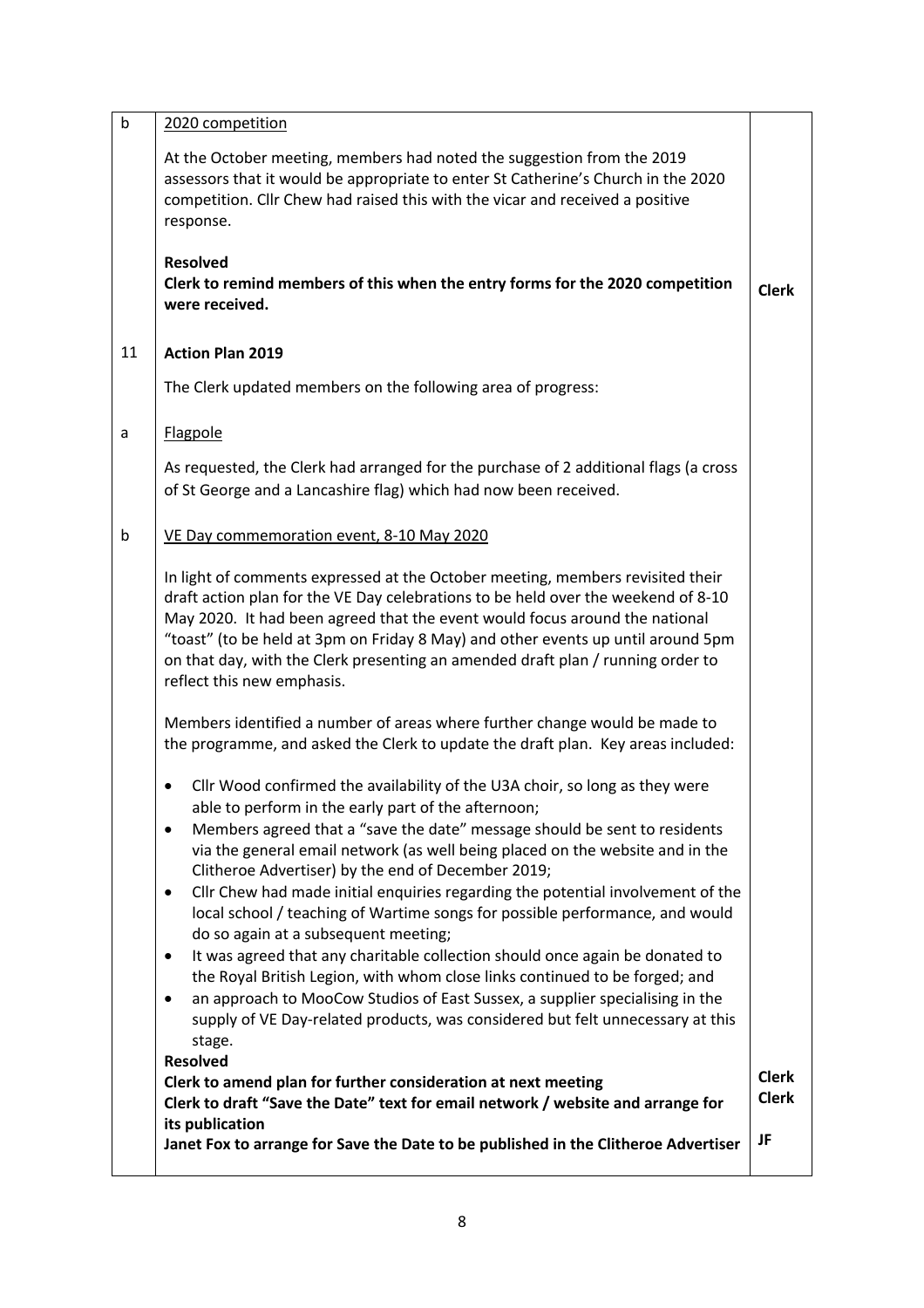| $\mathsf{C}$ | Pinfold sign                                                                                                                                                                                                                                                                                                                                                                                              |              |
|--------------|-----------------------------------------------------------------------------------------------------------------------------------------------------------------------------------------------------------------------------------------------------------------------------------------------------------------------------------------------------------------------------------------------------------|--------------|
|              | The new sign had been fixed to the wall at Pinfold, for which the Chair was<br>thanked. This led to a wider discussion on the future use of the site and whether<br>its history could be promoted by improved signage etc.                                                                                                                                                                                |              |
|              | <b>Resolved</b><br>Members thanked the Chair for erecting the sign<br>Clerk to include this topic on a draft workplan for 2020                                                                                                                                                                                                                                                                            | <b>Clerk</b> |
| d            | Signage - Village Hall                                                                                                                                                                                                                                                                                                                                                                                    |              |
|              | Members noted that Cllr Fox had arranged for the purchase of signage to promote<br>the village hall and how to access it. On 13 November, the Clerk had received an<br>invoice from Grafix in relation to this purchase which - with the confirmation from<br>Cllr Fox that the goods were satisfactory $-$ could now been paid                                                                           |              |
|              | <b>Resolved</b><br><b>Members thanked Cllr Fox for his efforts</b>                                                                                                                                                                                                                                                                                                                                        |              |
| 12           | <b>Lancashire Day</b>                                                                                                                                                                                                                                                                                                                                                                                     |              |
|              | Members noted that the Lancashire flag had been flown on 27 November to<br>promote Lancashire Day.                                                                                                                                                                                                                                                                                                        |              |
|              | <b>Resolved</b><br>Members thanked the Chair for his efforts in this regard.                                                                                                                                                                                                                                                                                                                              |              |
| 13           | <b>Crime figures</b>                                                                                                                                                                                                                                                                                                                                                                                      |              |
|              | At the August meeting, members had considered the local crime statistics<br>prepared by the police force and agreed to receive occasional updates on the<br>position. The most recent figures - covering September 2019 - were presented by<br>the Clerk, and were pleased to note that they showed only one crime being<br>committed during this period (a crime of theft at Three Rivers Country Park). |              |
|              | Members noted the information and agreed to receive ad hoc updates in future.                                                                                                                                                                                                                                                                                                                             |              |
| 14           | <b>Remembrance Sunday</b>                                                                                                                                                                                                                                                                                                                                                                                 |              |
|              |                                                                                                                                                                                                                                                                                                                                                                                                           |              |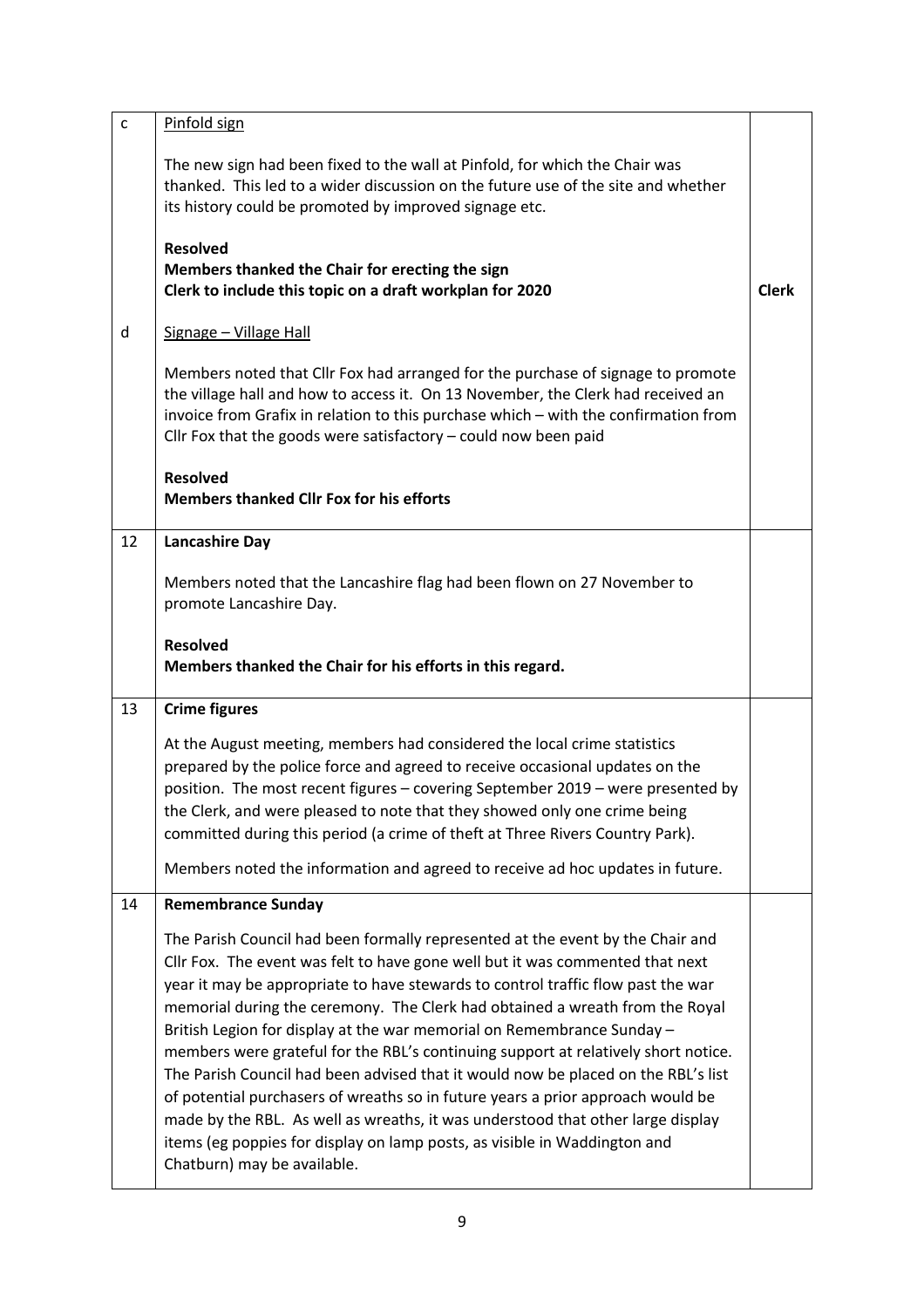|    | <b>Resolved</b>                                                                                                                                                                                                                                                                                                                                                                                                                                                                                                                                                                                              |                           |
|----|--------------------------------------------------------------------------------------------------------------------------------------------------------------------------------------------------------------------------------------------------------------------------------------------------------------------------------------------------------------------------------------------------------------------------------------------------------------------------------------------------------------------------------------------------------------------------------------------------------------|---------------------------|
|    | Clerk to write to Mandy Brennan at the RBL and thank her for her assistance in                                                                                                                                                                                                                                                                                                                                                                                                                                                                                                                               | <b>Clerk</b>              |
|    | obtaining a wreath at short notice, as well as seeking confirmation that the<br>Parish Council is on the RBL list for prior contact in 2020 and beyond<br>Clerk to diary for further pre-event discussion in September 2020                                                                                                                                                                                                                                                                                                                                                                                  | <b>Clerk</b>              |
|    | Members also noted that the Union Jack flag was flown on the Coronation Gardens<br>in remembrance of the fallen, along with display of the Parish Council's "Lest We<br>Forget" banner.                                                                                                                                                                                                                                                                                                                                                                                                                      |                           |
| 15 | Reports from sub-committees / other meetings attended                                                                                                                                                                                                                                                                                                                                                                                                                                                                                                                                                        |                           |
|    | Playing Field / Village Hall - Cllrs Fox and Wood reported that upgrading of the<br>$\bullet$<br>play equipment and the surface in the play area had now been completed. An<br>honesty box to encourage users of the village hall car park to contribute to its<br>upkeep had now also been installed.                                                                                                                                                                                                                                                                                                       |                           |
|    | Parish Council Liaison Committee - the Chair and Cllr Chew had attended the<br>$\bullet$<br>meeting on 21 November, when the keynote presentation had been from Sue<br>Sinclair of Homewise. The organisation, which sought to enable elderly<br>residents to remain in their own homes, offered free small repairs for persons<br>aged over 65. It also provided access to grant funding for affordable warmth;<br>offered checks on benefit entitlement; and provided a recycling service for<br>home aids from its depot in Accrington. Support was also given to dementia<br>sufferers and their carers. |                           |
|    | <b>Resolved</b><br>The Parish Council's next newsletter should contain a reference to<br><b>Homewise's work</b><br>Cllr Chew to see if Sue could give her presentation to the Dementia Group<br>run by Crossroads                                                                                                                                                                                                                                                                                                                                                                                            | <b>Clerk</b><br><b>RC</b> |
|    | Cllr Chew also referred to the recent concern over drugs in Waddington, as a<br>result of which a multi-agency meeting had been set up to consider a Public<br>Health approach to resolving the issue. Parish councils had been asked to pass<br>on any local intelligence regarding local drug use by young people.                                                                                                                                                                                                                                                                                         |                           |
|    | Lancashire Association of Local Councils - 20 November (no update).<br>$\bullet$                                                                                                                                                                                                                                                                                                                                                                                                                                                                                                                             |                           |
|    | Hanson Cement - next meeting on 19 March 2020.<br>$\bullet$                                                                                                                                                                                                                                                                                                                                                                                                                                                                                                                                                  |                           |
|    | Lengthsman scheme - no update.<br>٠                                                                                                                                                                                                                                                                                                                                                                                                                                                                                                                                                                          |                           |
| 15 | Correspondence / requests received                                                                                                                                                                                                                                                                                                                                                                                                                                                                                                                                                                           |                           |
| a  | <b>Xmas lunch</b>                                                                                                                                                                                                                                                                                                                                                                                                                                                                                                                                                                                            |                           |
|    | Members were reminded that in previous years the Parish Council had made a<br>contribution of £275 to the Xmas lunch which is provided each year to elderly<br>residents of the village. A request had been received from Andrew Marsden for a                                                                                                                                                                                                                                                                                                                                                               |                           |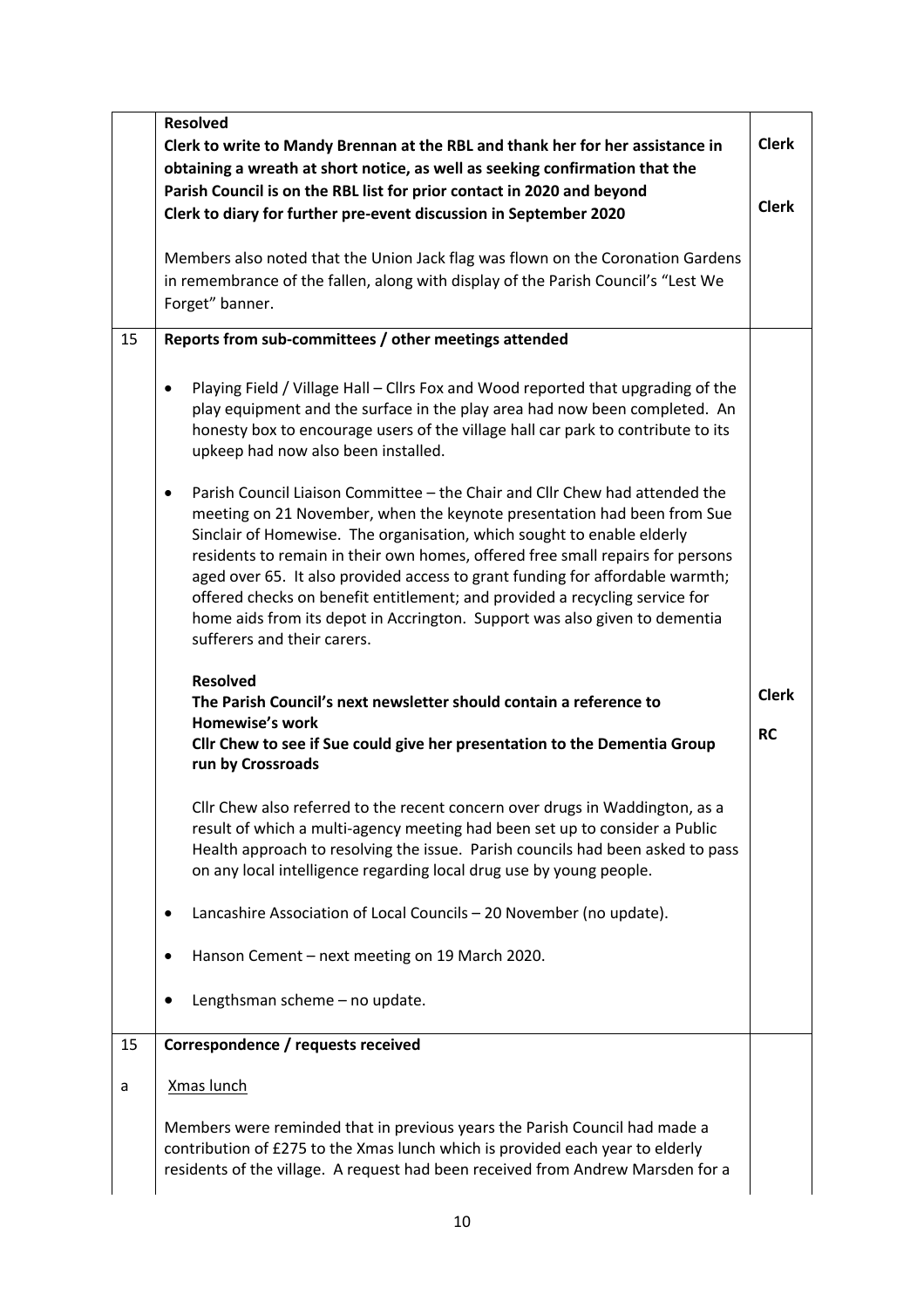|    | financial contribution to be made again this year, the date of the lunch being set<br>for 14 December.                                                                                                                                                |              |
|----|-------------------------------------------------------------------------------------------------------------------------------------------------------------------------------------------------------------------------------------------------------|--------------|
|    | <b>Resolved</b><br>A contribution of £275 would again be made to the cost of the 2019 Xmas lunch                                                                                                                                                      | <b>Clerk</b> |
| b  | <b>Yorkshire Devolution Movement (YDM)</b>                                                                                                                                                                                                            |              |
|    | Members noted that further correspondence had been received from the Chair of<br>the YDM, encouraging the Parish Council to pursue the erection of signage marking<br>the traditional boundary with the Palatine of Yorkshire.                        |              |
| 16 | <b>Any Other Business</b>                                                                                                                                                                                                                             |              |
| a  | <b>Eaves Hall</b>                                                                                                                                                                                                                                     |              |
|    | Members were informed that Eaves Hall was a finalist in the 2019 national awards<br>for "Wedding Venue of the Year" run by the English Wedding Awards.                                                                                                |              |
|    | <b>Resolved</b><br>If Eaves Hall were to be successful in the competition, this achievement should<br>be mentioned on the Parish Council website.                                                                                                     | <b>Clerk</b> |
| b  | Moor Roods                                                                                                                                                                                                                                            |              |
|    | Cllr Chew had received a complaint that brambles from the playing fields were<br>growing into the garden of the above property. Members considered this a matter<br>for the Playing Fields Committee.                                                 |              |
| c  | Defibrillator                                                                                                                                                                                                                                         |              |
|    | Cllr Fox suggested that the resident who maintained the defibrillator adjacent to<br>Westfield Drive should receive a Xmas card and present from the Parish Council for<br>his efforts over the year.                                                 |              |
|    | <b>Resolved</b><br>Clerk to deliver a card and 2 bottles of wine                                                                                                                                                                                      | <b>Clerk</b> |
| d  | Parking on Westfield Drive                                                                                                                                                                                                                            |              |
|    | Cllr Fox expressed concern at the inconsiderate parking of vehicles on Westfield<br>Drive, which served to narrow the pavement and oblige pedestrians to walk in the<br>road. It was agreed that Cllr Fox would monitor the situation moving forward. |              |
|    | Date / time of next meeting:                                                                                                                                                                                                                          |              |
|    | The next scheduled meeting of West Bradford Parish Council will be held at<br>7.30pm on Wednesday 29 January 2020 (there being no meeting in December<br>2019) at West Bradford Village Hall in the lounge.                                           |              |